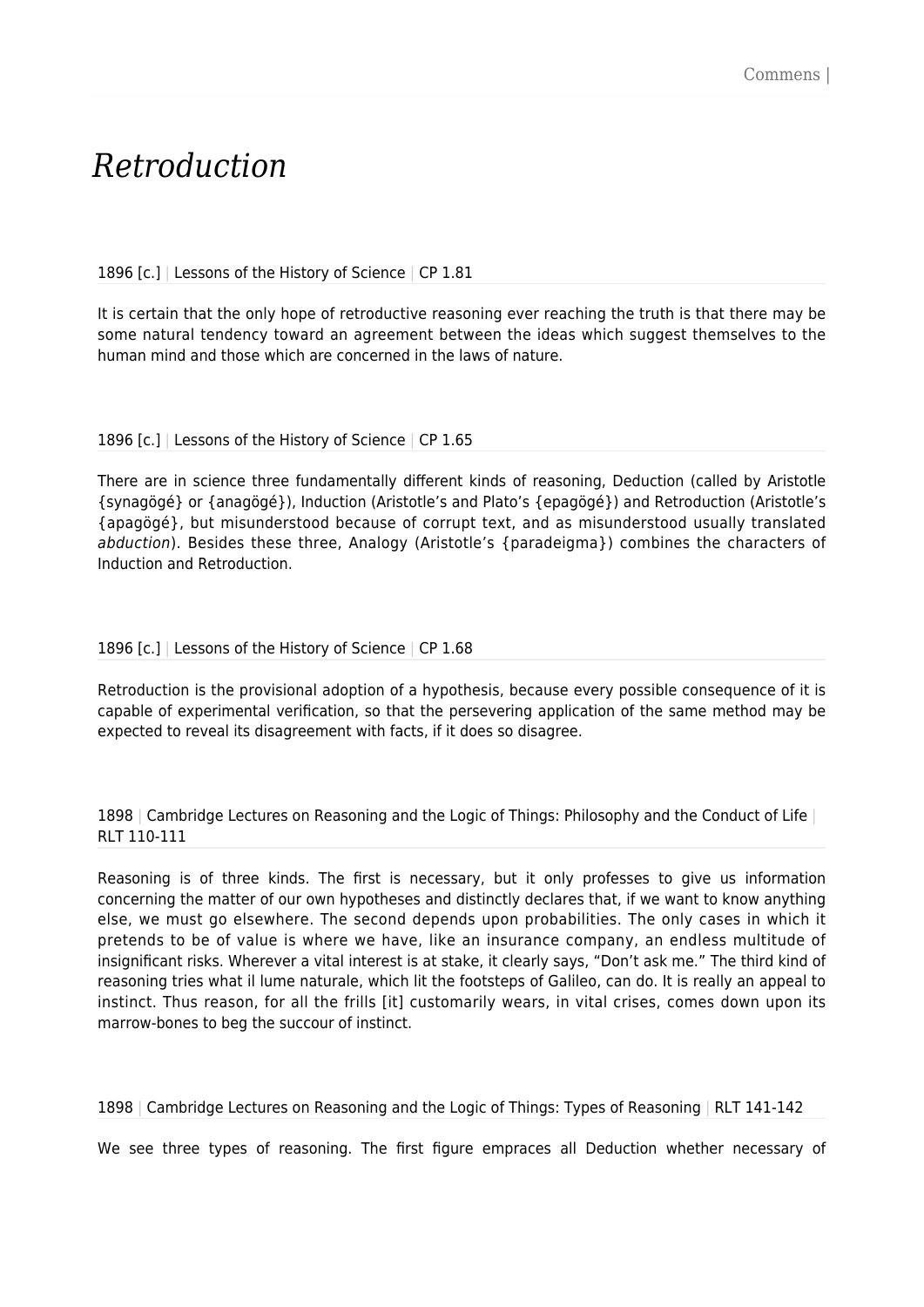probable. [—] The third figure is Induction by means of which we ascertain how often in the ordinary course of experience one phenomenon will be accompanied by another. No definite probability attaches to the Inductive conclusion, such as belongs to the Deductive conclusion; but we can calculate how often inductions of given structure will attain a given degree of precision. The second figure of reasoning is Retroduction. Here, not only is there no definite probability to the conclusion, but no definite probability attaches even to the mode of inference. We can only say that the Economy of Research prescribes that we should at a given stage of our inquiry try a given hypothesis, and we are to hold to it provisionally as long as the facts will permit. There is no probability about it. It is a mere suggestion which we tentatively adopt.

1898 | Cambridge Lectures on Reasoning and the Logic of Things: Types of Reasoning | RLT 140

… the second figure reads:

Anything of the nature of M would have the character {p}, taken haphazard, S has the character {p};

.·. Provisionally, we may suppose S to be of the nature of M.

Still more convenient is the following conditional form of statement:

If {m} were true, {p}, {p}', {p}" would follow as miscellaneous consequences -

But  $\{p\}$ ,  $\{p\}'$ ,  $\{p\}''$  are in fact true;

 $\therefore$  Provisionally, we may suppose that  $\{m\}$  is true.

This kind of reasoning is very often called adopting a hypothesis for the sake of its explanation of known facts.

# 1898 | Cambridge Lectures on Reasoning and the Logic of Things: Types of Reasoning | RLT 140-141

This probable reasoning in the second figure is, I apprehend, what Aristotle meant by {apagögé}. There are strong reasons for believing that in the chapter on the subject in the Prior Analytics, there occurred one of those many obliterations in Aristotle's MS. due to its century long exposure to damp in a cellar, which the blundering Apellicon, the first editor, filled up with the wrong word. Let me change but one word of the text, and the meaning of the whole chapter is metamorphosed in such a way that it no longer breaks the continuity of the train of Aristotle's thought [—] Supposing this view to be correct, {apagögé} should be translated not by the word abduction, as the custom of the translators is, but rather by reduction or retroduction. In these lectures I shall generally call this type of reasoning retroduction.

I first gave this theory in 1867, improving it slightly in 1868. In 1878 I gave a popular account of it in which I rightly insisted upon the radical distinction between Induction and Retroduction. In 1883, I made a careful restatement with considerable improvement. But I was led away by trusting to the perfect balance of logical breadth and depth into the mistake of treating Retroduction as a kind of Induction. [—] In 1892 I gave a good statement of the rationale of Retroduction but still failed to perceive the radical difference between this and Induction, although earlier it had been clear enough to my mind.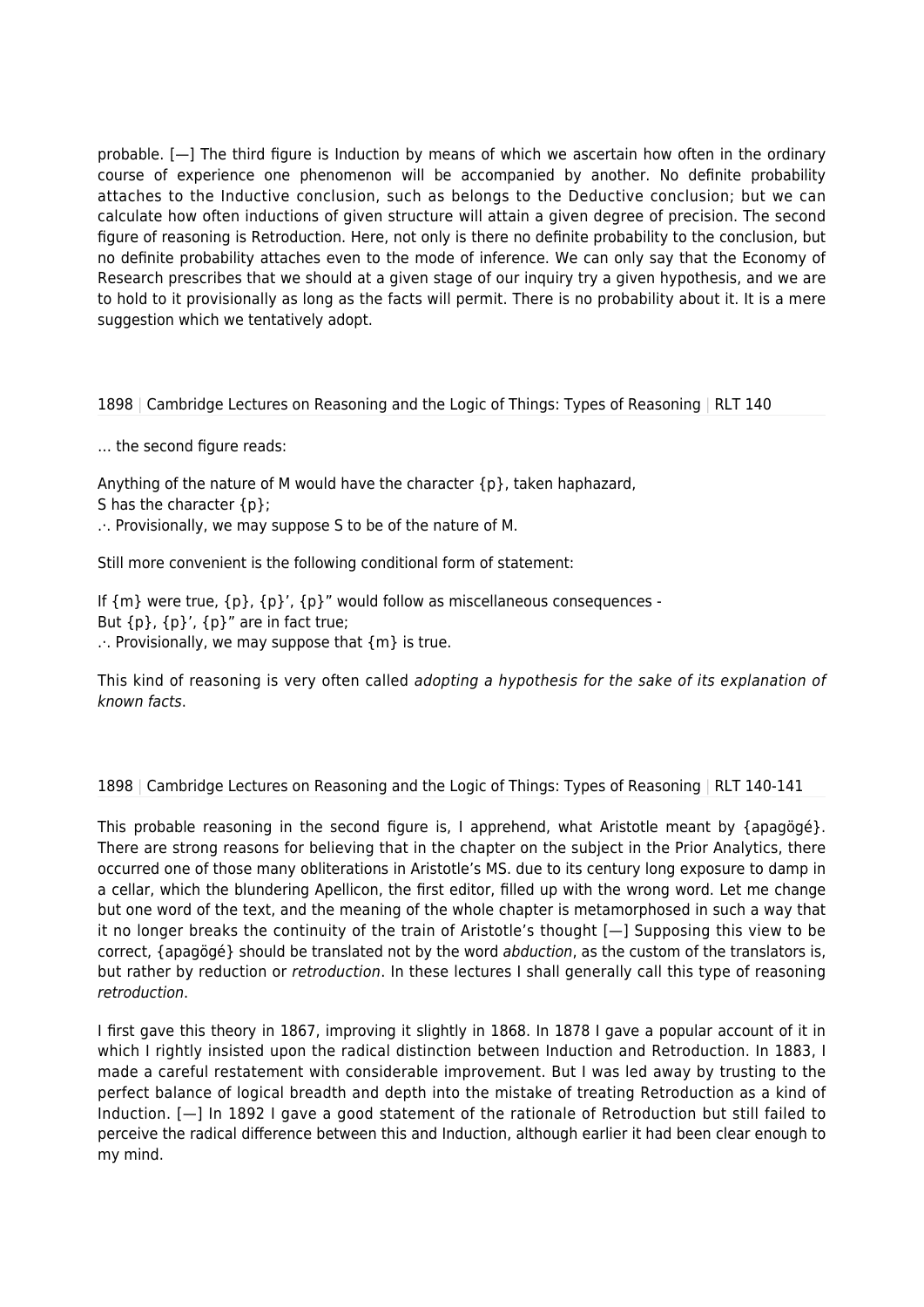1898 | Cambridge Lectures on Reasoning and the Logic of Things: The First Rule of Logic | RLT 170; CP 5.581

As for retroduction, it is itself an experiment. A retroductive research is an experimental research; and when we look upon Induction and Deduction from the point of view of Experiment and Observation, we are merely tracing in those types of reasoning their affinity to Retroduction. [—] To return to Retroduction, then, it begins with Colligation. Something corresponding to Iteration may or may not take place. And then comes an Observation. Not, however, an External observation of the objects as in Induction, nor yet an observation made upon the parts of a Diagram, as in Deduction; but for all that just as truly an observation. [—] The act of observation is the deliberate yielding of ourselves to that force majeure, - an early surrender at discretion, due to our foreseeing that we must, whatever we do be borne down by that power, at last. Now the surrender which we make in Retroduction, is a surrender to the Insistence of an Idea. The hypothesis, as the Frenchman says, c'est plus fort que moi. It is irresistible; it is imperative. We must throw open our gates and admit it at any rate for the time being.

## 1906 [c.] | Reasoning [R] | MS [R] 753:3

Retroductive reasoning is the only one of the three which produces any new idea. It originates a theory.

1906 [c.] | Suggestions for a Course of Entretiens leading up through Philosophy to the Questions of Spiritualism, Ghosts, and finally to that of Religion | MS [R] 876:2-3

Retroduction is the passage of the mind from something observed or attentively considered to the representation of a state of things that may explain it. Its conclusion is usually regarded as a more or less likely conjecture; but it may be a mere suggestion of a question or, on the other hand, it may be the most confident of convictions. The essential point is that the consideration of what is observed or known produces some representation of something not so known. This kind of reasoning is justified by two propositions taken together. One is that man's mind which is a natural product formed under the influences which have developed Nature (here understood as including all that is artificial,) has a natural tendency to think as Nature tends to be. This must be so if man is ever to attain any truth not directly given in perception; and that he is to attain some such truth he cannot consistently, nor at all, deny. The other proposition is that no other process of deriving one judgment from another can ever give any substantial addition to his knowledge; so that, if he is to reason at all, we must assume that this kind of reasoning succeeds often enough to make it worth while; since it certainly is not worth while to leave off reasoning altogether.

## 1907 | Pragmatism | MS 318:21-3

…Retroduction, or that process whereby from a surprising array of facts we are led to a conjectural theory to account for them. Many logicians refuse to call this last 'inference', because its conclusion is so extremely problematical as to amount to little more than an interrogation. I am sure they are wrong,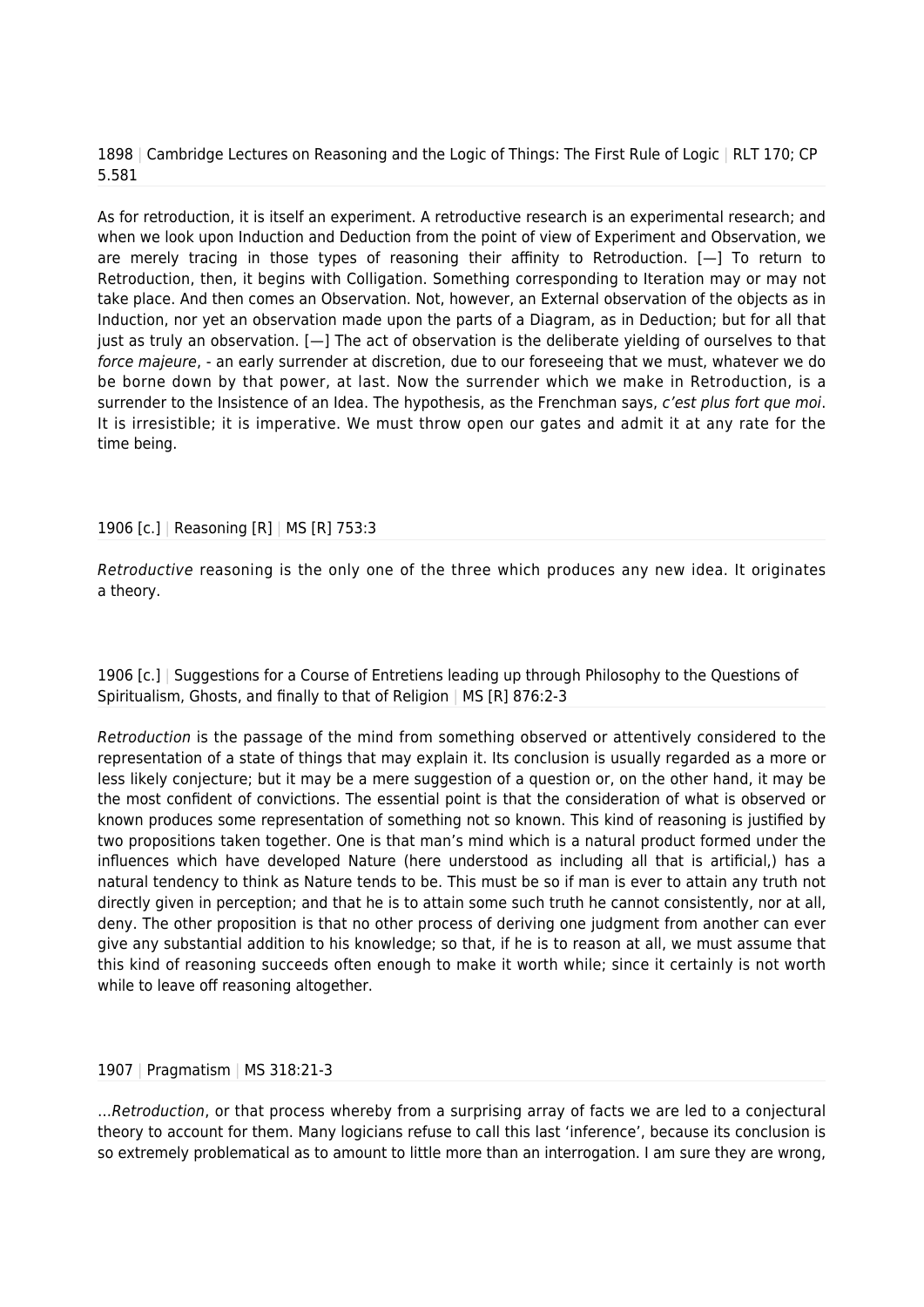however: they have not possessed themselves of the true scientific definition of 'inference'. The logical justification of a retroduction, of which the proper conclusion is that the conjectured state of things is "likely," in the vague sense of tending to resemble the real state of things, consists in the two-fold truth that in case the conjectured state of things should closely resemble the real state of things, then the acceptance of the vague proper conclusion will prove of some considerable advantage in the conduct of further inquiry, even if not also (as usually will be the case,) in some future practical conduct; while, on the other hand, should the conjectured state of things be markedly in contrast to the real state of things, the acceptance of the same proper conclusion would bring comparatively little disadvantage.

In a footnote, Peirce states that he has chosen to employ the term 'retroduction' instead of 'abduction' in order to avoid certain scholarly disputes regarding the Second Prior Analytics.

# 1908 | A Neglected Argument for the Reality of God | CP 6.469-470

The inquiry begins with pondering these phenomena in all their aspects, in the search of some point of view whence the wonder shall be resolved. At length a conjecture arises that furnishes a possible Explanation, by which I mean a syllogism exhibiting the surprising fact as necessarily consequent upon the circumstances of its occurrence together with the truth of the credible conjecture, as premisses. On account of this Explanation, the inquirer is led to regard his conjecture, or hypothesis, with favor. As I phrase it, he provisionally holds it to be "Plausible"; this acceptance ranges in different cases – and reasonably so – from a mere expression of it in the interrogative mood, as a question meriting attention and reply, up through all appraisals of Plausibility, to uncontrollable inclination to believe. The whole series of mental performances between the notice of the wonderful phenomenon and the acceptance of the hypothesis, during which the usually docile understanding seems to hold the bit between its teeth and to have us at its mercy, the search for pertinent circumstances and the laying hold of them, sometimes without our cognizance, the scrutiny of them, the dark laboring, the bursting out of the startling conjecture, the remarking of its smooth fitting to the anomaly, as it is turned back and forth like a key in a lock, and the final estimation of its Plausibility, I reckon as composing the First Stage of Inquiry. Its characteristic formula of reasoning I term Retroduction, i.e. reasoning from consequent to antecedent. In one respect the designation seems inappropriate; for in most instances where conjecture mounts the high peaks of Plausibility - and is really most worthy of confidence - the inquirer is unable definitely to formulate just what the explained wonder is; or can only do so in the light of the hypothesis. In short, it is a form of Argument rather than of Argumentation.

Retroduction does not afford security. The hypothesis must be tested.

## 1908 | A Neglected Argument for the Reality of God | CP 6.475

Finally comes the bottom question of logical Critic, What sort of validity can be attributed to the First Stage of inquiry? Observe that neither Deduction nor Induction contributes the smallest positive item to the final conclusion of the inquiry. They render the indefinite definite; Deduction Explicates; Induction evaluates: that is all. Over the chasm that yawns between the ultimate goal of science and such ideas of Man's environment as, coming over him during his primeval wanderings in the forest, while yet his very notion of error was of the vaguest, he managed to communicate to some fellow, we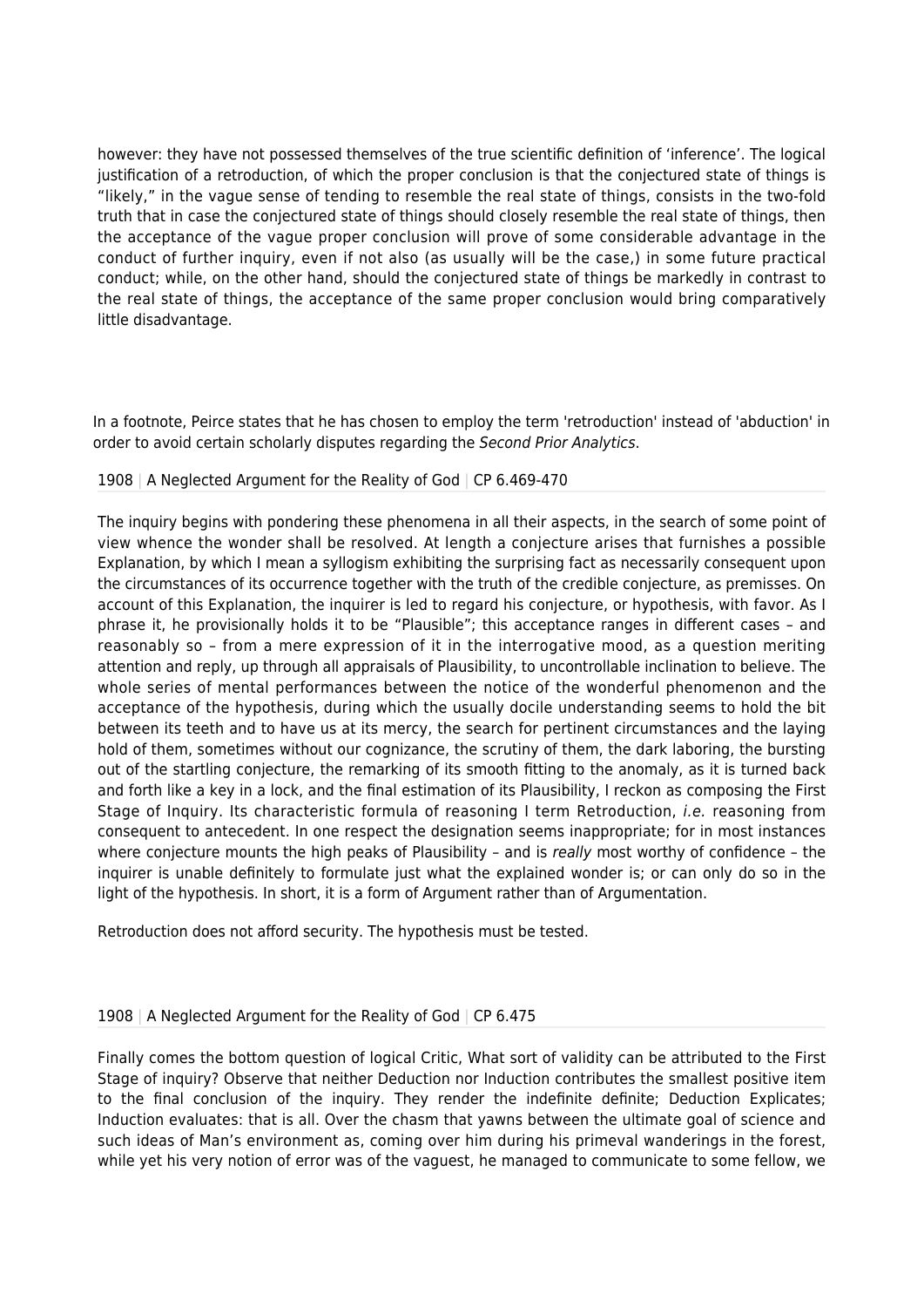are building a cantilever bridge of induction, held together by scientific struts and ties. Yet every plank of its advance is first laid by Retroduction alone, that is to say, by the spontaneous conjectures of instinctive reason; and neither Deduction nor Induction contributes a single new concept to the structure. Nor is this less true or less important for those inquiries that self-interest prompts.

## 1908 [c.] | A Neglected Argument for the Reality of God (G) | MS [R] 842: 29-30

… Another question to be noted for later consideration is whether this first step in inquiry can conclude, if it can be called "concluding," otherwise than in the interrogative mood, if grammarians will acknowledge such a mood. Certain it is that if a series of experience does no more than suggest an idea interrogatively, the mere occurrence of the suggestion, warrants us in regarding the movement of thought as having the essential character of this first stage of inquiry. I call this mode of inference, or, if you please, this step toward inference, in which an explanatory hypothesis is first suggested, by the name of retroduction, since it regresses from a consequent to a hypothetical antecedent. But while this explains why I have selected the vocable 'retroduction' to express my meaning, I claim the right, as inventor of the term, to make its definition to be, the passage of thought from experiencing something, E, to predicating a concept of the mind's creating; the subject of the predication being a specified class to which E belongs, or an indefinite part of such class.

The second stage of inquiry consists in deducing the consequences of the retroductive hypothesis. The word "retroductive," however, is surplusage; for every hypothesis, however arbitrary, is suggested by something observed, whether externally or internally and such suggestion is, from a purely logical point of view, retroduction.

# 1908 [c.] | A Neglected Argument for the Reality of God (G) | CP 2.755

Retroduction and Induction face opposite ways. The function of retroduction is not unlike those fortuitous variations in reproduction which played so important a rôle in Darwin's original theory. In point of fact, according to him every step in the long history of the development of the moner into the man was first taken in that arbitrary and lawless mode. Whatever truth or error there may be in that, it is quite indubitable, as it appears to me, that every step in the development of primitive notions into modern science was in the first instance mere guess-work, or at least mere conjecture. But the stimulus to guessing, the hint of the conjecture, was derived from experience. The order of the march of suggestion in retroduction is from experience to hypothesis.

## 1910 [c.] | Letters to Paul Carus | CP 8.238

As for the validity of the hypothesis, the retroduction, there seems at first to be no room at all for the question of what supports it, since from an actual fact it only infers a may-be (may-be and may-be not). But there is a decided leaning to the affirmative side and the frequency with which that turns out to be an actual fact is to me quite the most surprising of all the wonders of the universe.

1910 [c.] | Letters to Paul Carus | CP 8.227-231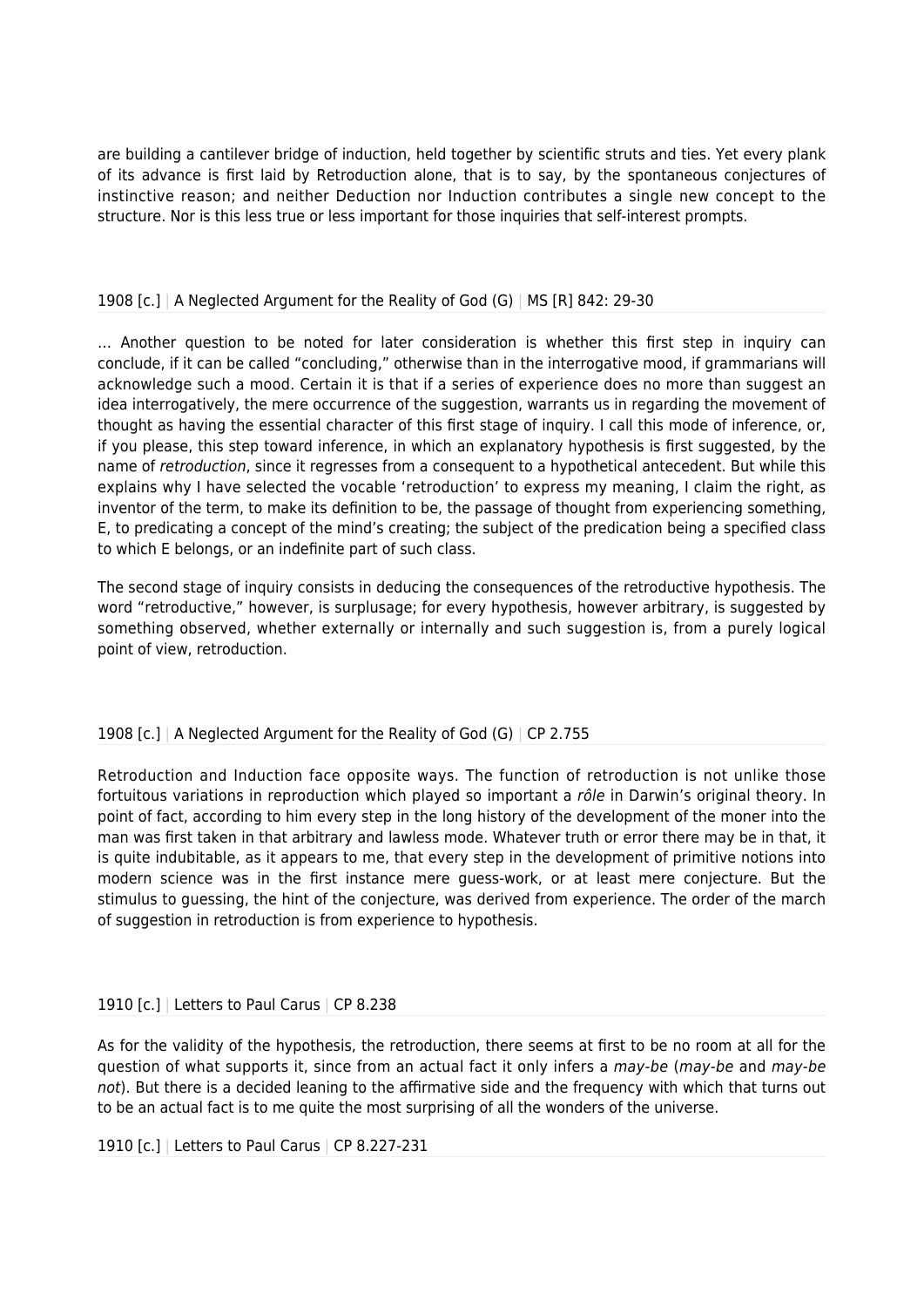… the division of the elementary kinds of reasoning into three heads was made by me in my first lectures and was published in 1869 in Harris's Journal of Speculative Philosophy. I still consider that it had a sound basis. Only in almost everything I printed before the beginning of this century I more or less mixed up Hypothesis and Induction … .

The general body of logicians had also at all times come very near recognizing the trichotomy. They only failed to do so by having so narrow and formalistic a conception of inference ( as necessarily having formulated judgments for its premises) that they did not recognize Hypothesis (or, as I now term it, retroduction) as an inference … .

When one contemplates a surprising or otherwise perplexing state of things (often so perplexing that he cannot definitely state what the perplexing character is) he may formulate it into a judgment or many apparently connected judgments; he will often finally strike out a hypothesis, or problematical judgment, as a mere possibility, from which he either fully perceives or more or less suspects that the perplexing phenomenon would be a necessary or quite probable consequence.

That is a retroduction. Now three lines of reasoning are open to him. [—]

Or, second, he may proceed still further to study the phenomenon in order to find other features that the hypothesis will explain (i.e. in the English sense of explain, to deduce the facts from the hypothesis as its necessary or probable consequences). That will be to continue reasoning retroductively, i.e., by hypothesis.

## 1910 [c.] | On the Three Kinds of Reasoning [R] | MS [R] 755:14

That kind of reasoning by which we are more or less inclined to believe in a theory because it explains facts that without the theory would be very surprising is what I call Retroduction, or reasoning from consequent to antecedent. To understand the legitimacy of this kind of reasoning (often and often as it deceives us,) is to understand the legitimacy, the truth-leading power of all reasoning.

## 1911 | Letter to J. H. Kehler | NEM 3:177-178

I am unable yet quite to *prove* that the three kinds of reasoning I mean are the *only* kinds of sound reasoning; though I can show reason to think that it can be proved, and very strong probable reasons for thinking that there is no fourth kind. I call the three, Deduction, Induction, and Retroduction; though the last only is a word invented by me.

A scientific inquiry must usually, if not always, begin with retroduction. An Induction can hardly be sound or at least is to be suspected usually, unless it has been preceded by a Retroductive reasoning to the same general effect.

## 1911 | Letter to J. H. Kehler | NEM 3:203-204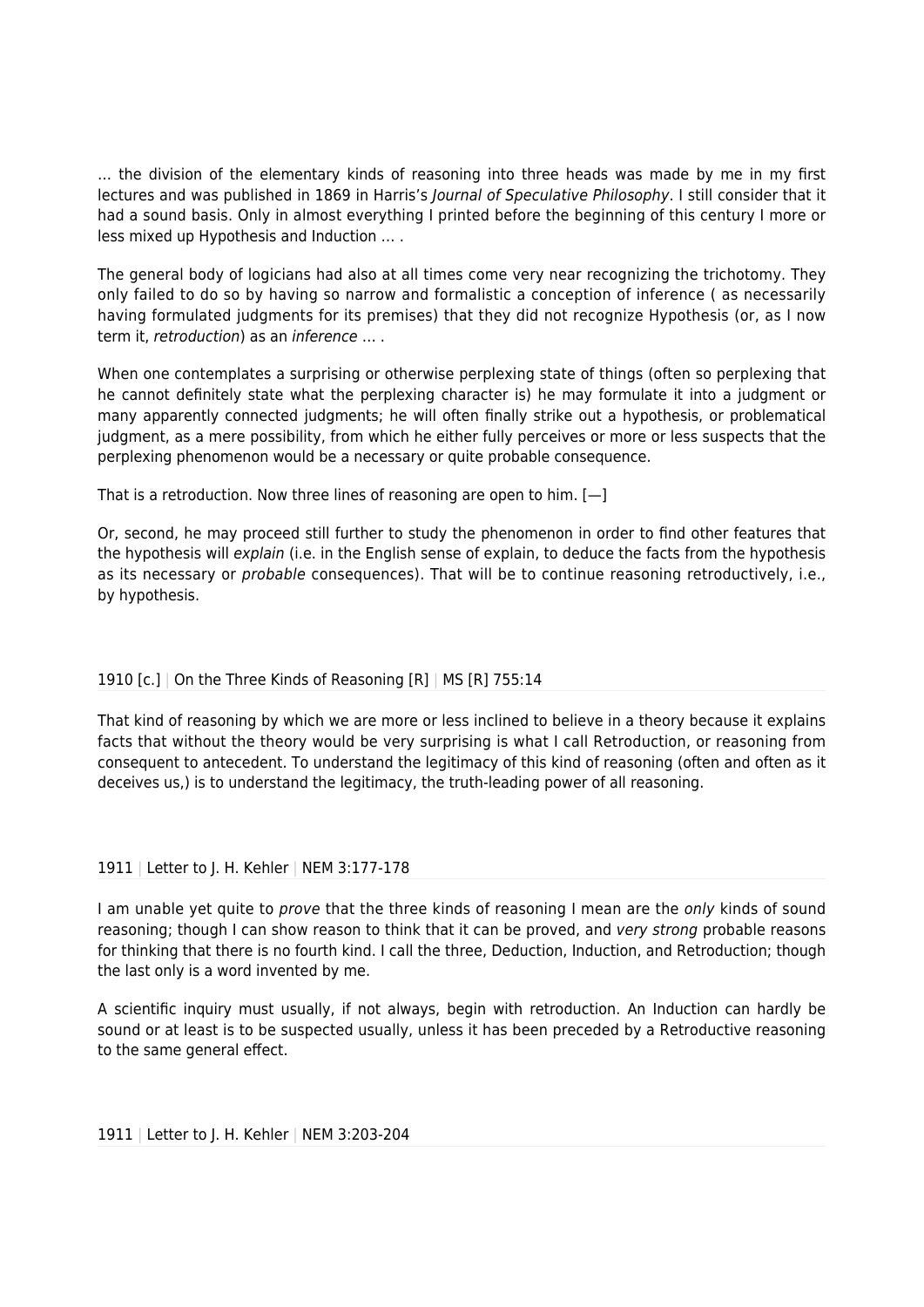Skipping a great deal, I now take up the third great class of Reasonings, which I call Retroductions. [—] By the third class of reasonings one only infers that a certain state of things may be true and that the indications of its being so are sufficient to warrant further examination. [—] The reason for accepting the Retroductive conclusion, is that man must trust to his power of getting at the truth simply because it is all he has to guide him; and moreover when we look at the instincts of various animals, we are struck with wonder at how they lead those creatures toward rational behaviour.  $[-1]$ 

I do not, at present, feel quite convinced that any logical form can be assigned that will cover all "Retroductions". For what I mean by a Retroduction is simply a conjecture which arises in the mind.

## 1911 | Letter to J. H. Kehler | NEM 3:206

I consider Retroduction (a poor name) to be the most important kind of reasoning, notwithstanding its very unreliable nature, because it is the only kind of reasoning that opens up new ground. [—] Retroduction gives hints that come straight from our dear and adorable Creator. We ought to labour to cultivate this Divine privilege. It is the side of human intellect that is exposed to influence from on high. With this investigation starts. Having once formed a conjecture, the first thing to be done is to draw Deductions from it and compare them with observations. [—]

So Retroduction comes first and is the least certain and least complex kind of Reasoning.

# 1911 | A Logical Criticism of the Articles of Religious Belief | MS [R] 856:3-4

By Retroduction I mean that kind of reasoning by which, upon finding ourselves confronted by a state of things that, taken by itself, seems almost or quite incomprehensible, or extremely complicated if not very irregular, or at least surprising; we are led to suppose that perhaps there is, in fact, another definite state of things, because, though we do not perceive any unequivocal evidence of it, nor even of a part of it, (or independently of such evidence if it does exist,) we yet perceive that this supposed state of things would shed a light of reason upon that state of facts with which we are confronted, rendering it comprehensible, likely (if not certain,) or comparatively simple and natural.

## 1913 | Letters to F. A. Woods | CP 8.385-388

I have always, since early in the sixties, recognized three different types of reasoning, viz: 1st, Deduction which depends on our confidence in our ability to analyze the meanings of the signs in or by which we think; 2nd, *Induction*, which depends upon our confidence that a run of one kind of experience will not be changed or cease without some indication before it ceases; and 3rd, Retroduction, or Hypothetic Inference, which depends on our hope, sooner or later, to guess at the conditions under which a given kind of phenomenon will present itself.

Each of these three types occurs in different forms requiring special studies.

From the 1st type to the 3rd the security decreases greatly, while the uberty as greatly increases ... .